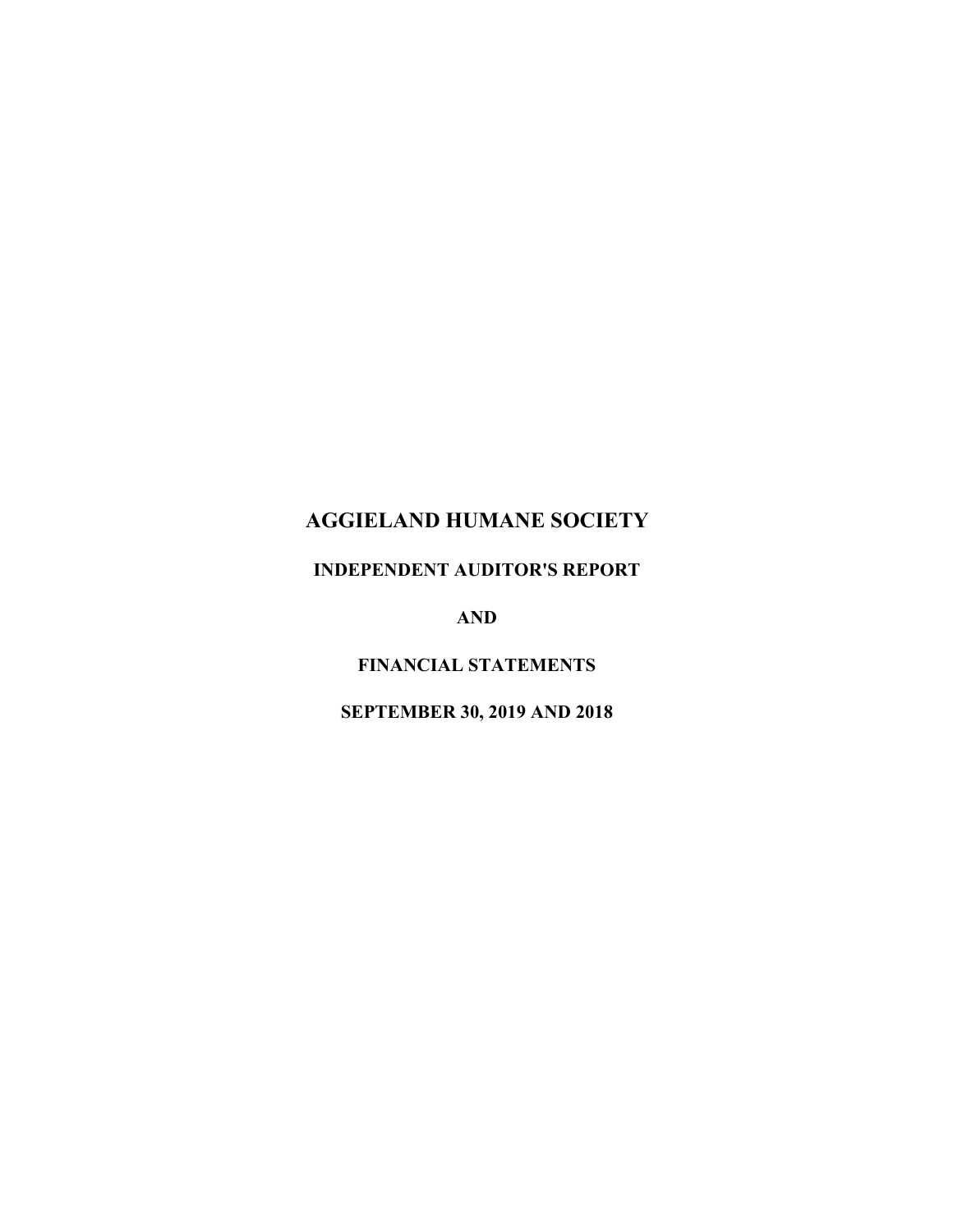## **TABLE OF CONTENTS**

|                                         | Page    |
|-----------------------------------------|---------|
| Independent Auditor's Report            | $1 - 2$ |
| <b>Statements of Financial Position</b> | 3       |
| <b>Statement of Activities</b>          | 4       |
| <b>Statement of Functional Expenses</b> | 5       |
| <b>Statements of Cash Flows</b>         | 6       |
| Notes to Financial Statements           | 7 - 13  |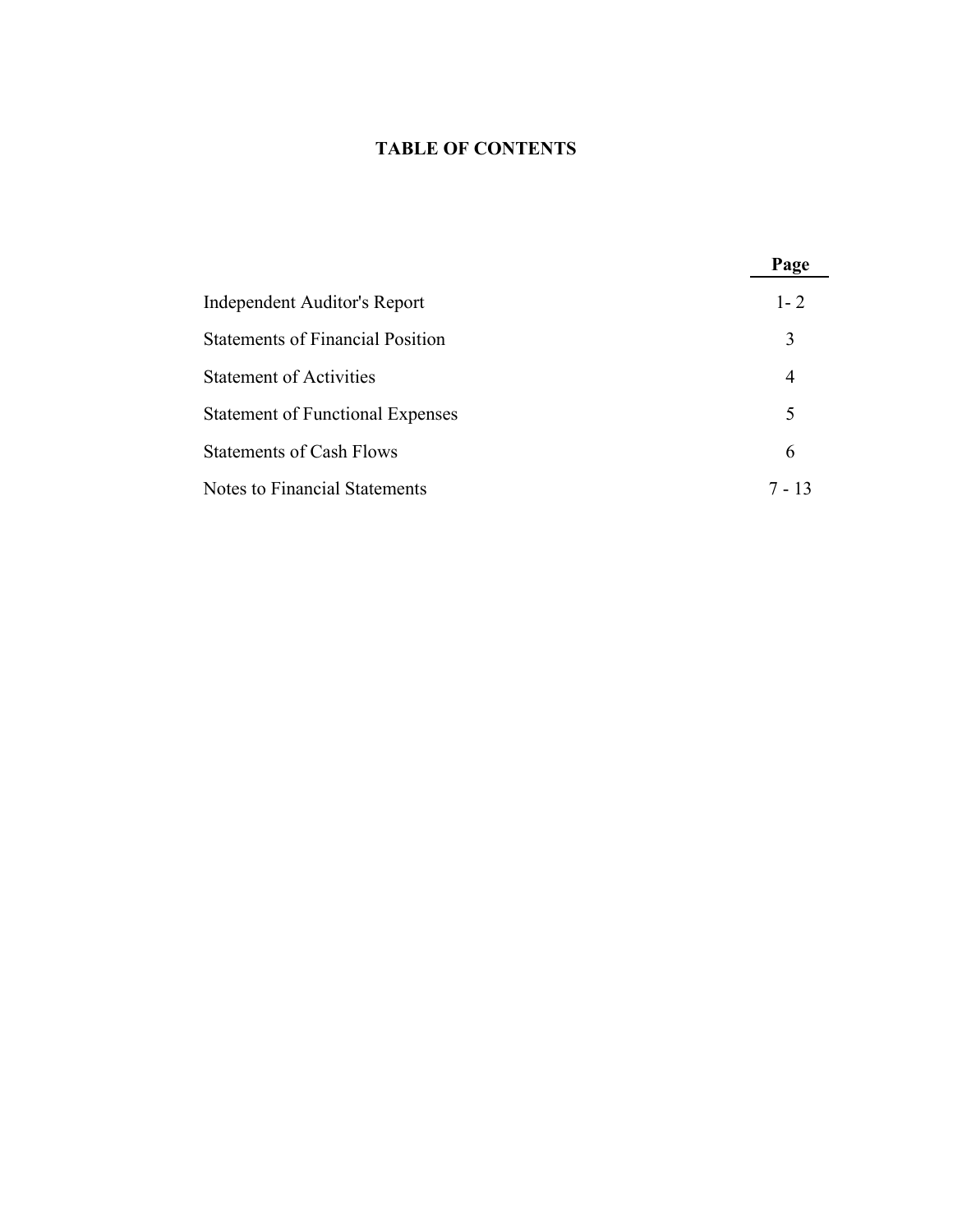

## **INDEPENDENT AUDITOR'S REPORT**

To the Board of Directors of Aggieland Humane Society

We have audited the accompanying financial statements of Aggieland Humane Society (a nonprofit organization), which comprise the statement of financial position as of September 30, 2019, and the related statements of activities, functional expenses, and cash flows for the year then ended, and the related notes to the financial statements.

## **Management's Responsibility for the Financial Statements**

Management is responsible for the preparation and fair presentation of these financial statements in accordance with accounting principles generally accepted in the United States of America; this includes the design, implementation, and maintenance of internal control relevant to the preparation and fair presentation of financial statements that are free from material misstatement, whether due to fraud or error.

#### **Auditor's Responsibility**

Our responsibility is to express an opinion on these financial statements based on our audit. We conducted our audit in accordance with auditing standards generally accepted in the United States of America. Those standards require that we plan and perform the audit to obtain reasonable assurance about whether the financial statements are free from material misstatement.

An audit involves performing procedures to obtain audit evidence about the amounts and disclosures in the financial statements. The procedures selected depend on the auditor's judgment, including the assessment of the risks of material misstatement of the financial statements, whether due to fraud or error. In making those risk assessments, the auditor considers internal control relevant to the entity's preparation and fair presentation of the financial statements in order to design audit procedures that are appropriate in the circumstances, but not for the purpose of expressing an opinion on the effectiveness of the entity's internal control. Accordingly, we express no such opinion. An audit also includes evaluating the appropriateness of accounting policies used and the reasonableness of significant accounting estimates made by management, as well as evaluating the overall presentation of the financial statements.

We believe that the audit evidence we have obtained is sufficient and appropriate to provide a basis for our audit opinion.

## **Opinion**

In our opinion, the financial statements referred to above present fairly, in all material respects, the financial position of Aggieland Humane Society as of September 30, 2019, and the changes in its net assets and its cash flows for the year then ended in accordance with accounting principles generally accepted in the United States of America.

**Woody Thompson, CPA/CFP | Ronnie Craig, CPA | Dillard Leverkuhn, CPA | Lyn Kuciemba, CPA | James Larkin, CPA**  Peggy Adcock, CPA | Sandy Beavers, CPA | Alline Briers, CPA | Priscilla Butler, CPA | Kyle Cox, CPA | Gay Vick Craig, CPA | Kay Dobbins, CPA<br>Deanna Harris, CPA | Emily Hogan, CPA | Logan Kendrick, CPA | Esther Parra, CPA |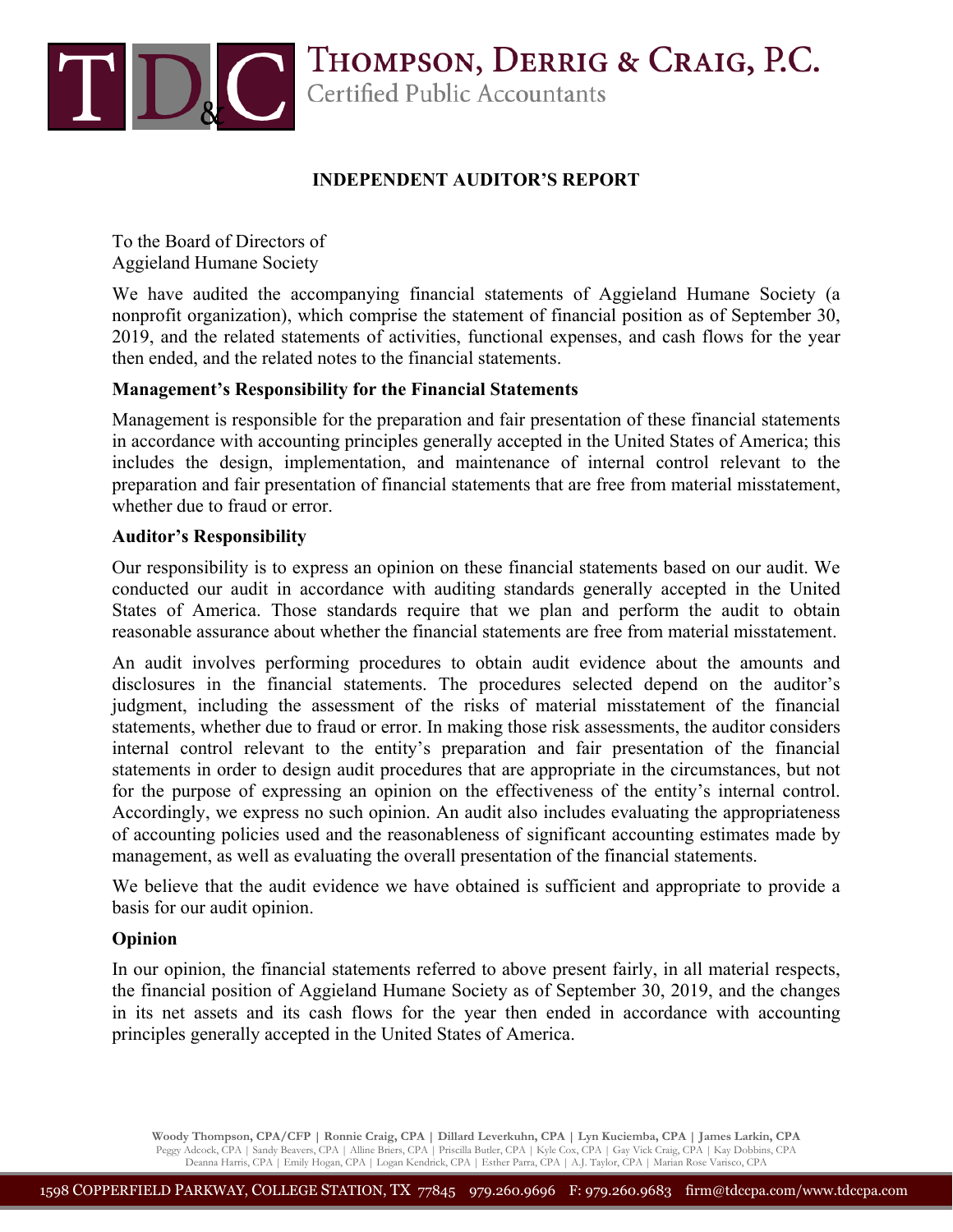#### **Report on Summarized Comparative Information**

We have previously audited the Aggieland Humane Society's 2018 financial statements, and our report dated February 15, 2019, expressed an unmodified opinion on those audited financial statements. In our opinion, the summarized comparative information presented herein as of and for the year ended September 30, 2018, is consistent, in all material respects, with the audited financial statements from which it has been derived.

 $\mathbb{Z}_{n-1}\rightarrow \mathbb{Z}_{n}$  + Cinq, RC.

**THOMPSON, DERRIG & CRAIG, PC**  January 28, 2020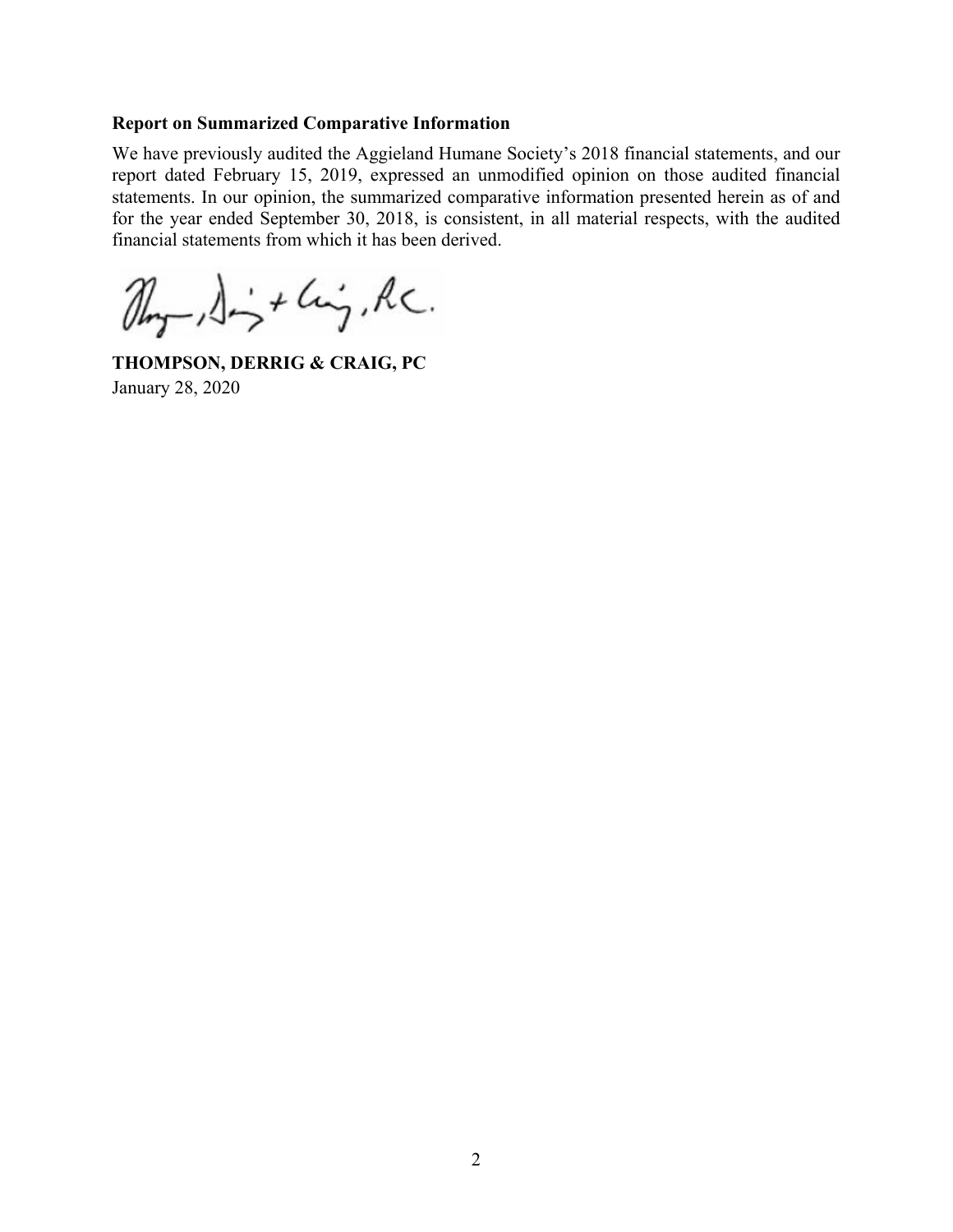## **AGGIELAND HUMANE SOCIETY SEPTEMBER 30, 2019 AND 2018 STATEMENTS OF FINANCIAL POSITION**

|                                            | 2019                      | 2018                  |
|--------------------------------------------|---------------------------|-----------------------|
| <b>ASSETS</b>                              |                           |                       |
| Current assets                             |                           |                       |
| Cash and cash equivalents                  | 1,604,582<br>$\mathbb{S}$ | \$<br>895,476         |
| Short-term investments                     | 338,796                   | 845,125               |
| Contributions receivable                   |                           | 28,256                |
| Grants receivable                          | 41,328                    | 40,482                |
| Pledges receivable, net                    | 153,546                   | 169,910               |
| Prepaid expenses                           | 6,052                     | 4,450                 |
| Total current assets                       | 2,144,304                 | 1,983,699             |
| Property and equipment (net)               | 1,253,239                 | 1,304,459             |
| Other assets                               |                           |                       |
| <b>Community Foundation</b>                | 25,000                    | 25,000                |
| Pledges receivable, net of current portion | 373,408                   | 403,142               |
| Cash surrender value of life insurance     | 2,949                     | 2,949                 |
| Total other assets                         | 401,357                   | 431,091               |
| <b>Total Assets</b>                        | 3,798,900                 | 3,719,249<br>S        |
| <b>LIABILITIES AND NET ASSETS</b>          |                           |                       |
| <b>Current liabilities</b>                 |                           |                       |
| Accounts payable                           | \$<br>4,022               | $\mathbb{S}$<br>3,330 |
| Accrued expenses                           | 31,299                    | 35,049                |
| Deferred revenue                           |                           | 11,916                |
| Total current liabilities                  | 35,321                    | 50,295                |
|                                            |                           |                       |
| Net Assets:                                |                           |                       |
| Without donor restrictions                 | 3,146,419                 | 3,025,602             |
| With donor restrictions                    | 617,160                   | 643,352               |
| Total net assets                           | 3,763,579                 | 3,668,954             |
| <b>Total Liabilities and Net Assets</b>    | 3,798,900                 | 3,719,249<br>S        |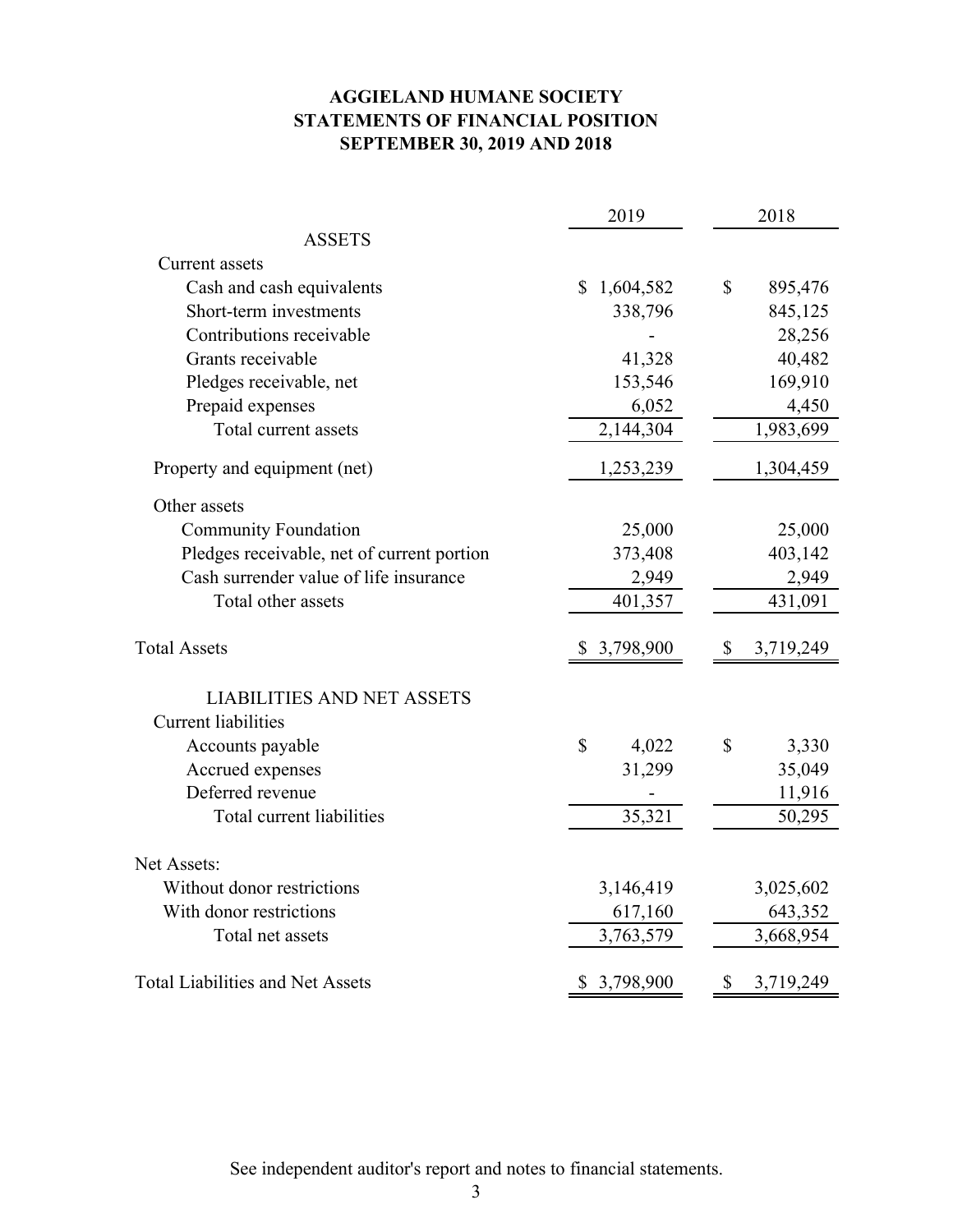## **AGGIELAND HUMANE SOCIETY STATEMENT OF ACTIVITIES FOR THE YEAR ENDED SEPTEMBER 30, 2019 WITH COMPARATIVE TOTALS FOR 2018**

|                                   | <b>Without Donor</b>   | With Donor    | Totals          |                 |  |
|-----------------------------------|------------------------|---------------|-----------------|-----------------|--|
|                                   | Restrictions           | Restrictions  | 2019            | 2018            |  |
| Support and Revenue:              |                        |               |                 |                 |  |
| Animal care revenue:              |                        |               |                 |                 |  |
| Adoption                          | $\mathbb{S}$<br>90,603 | \$            | \$<br>90,603    | \$<br>91,225    |  |
| Animal care services              | 35,990                 |               | 35,990          | 41,560          |  |
| Tags and microchips               | 244,588                |               | 244,588         | 252,359         |  |
| Shelter contracts                 | 395,500                |               | 395,500         | 380,451         |  |
| Spay / neuter services            | 145,968                |               | 145,968         | 131,322         |  |
| <b>Total Revenue</b>              | 912,649                |               | 912,649         | 896,917         |  |
| Contributions and fundraising:    |                        |               |                 |                 |  |
| Contributions                     | 430,516                | 180,439       | 610,955         | 854,619         |  |
| Volunteer program                 | 18,966                 |               | 18,966          | 21,950          |  |
| Weinerfest                        | 4,605                  |               | 4,605           | 13,906          |  |
| In-kind contributions             | 215,100                |               | 215,100         | 267,418         |  |
| <b>Total Support</b>              | 669,187                | 180,439       | 849,626         | 1,157,893       |  |
| Other:                            |                        |               |                 |                 |  |
| Interest income                   | 4,737                  |               | 4,737           | 5,636           |  |
| Miscellaneous income              | 7,703                  |               | 7,703           | 3,642           |  |
| Oil and gas royalties             | 7,712                  |               | 7,712           | 45,563          |  |
| Investment income                 | 34,028                 |               | 34,028          | 17,824          |  |
| Assets released from restrictions |                        |               |                 |                 |  |
| Pledges received                  | 121,618                | (121, 618)    |                 |                 |  |
| Use in restricted program         | 85,013                 | (85, 013)     |                 |                 |  |
| <b>Total Other</b>                | 260,811                | (206, 631)    | 54,180          | 72,665          |  |
| <b>Total Support and Revenue</b>  | 1,842,647              | (26, 192)     | 1,816,455       | 2,127,475       |  |
| Expenses:                         |                        |               |                 |                 |  |
| Program (animal care)             | 1,084,923              |               | 1,084,923       | 1,039,156       |  |
| Program (S/N unit)                | 255,596                |               | 255,596         | 216,192         |  |
| Administrative                    | 199,121                |               | 199,121         | 184,164         |  |
| Fundraising                       | 182,190                |               | 182,190         | 164,649         |  |
| <b>Total Expenses</b>             | 1,721,830              |               | 1,721,830       | 1,604,161       |  |
| Change in net assets              | 120,817                | (26, 192)     | 94,625          | 523,314         |  |
| Beginning net assets              | 3,025,602              | 643,352       | 3,668,954       | 3,145,640       |  |
| Ending net assets                 | 3,146,419<br>\$        | \$<br>617,160 | 3,763,579<br>\$ | 3,668,954<br>\$ |  |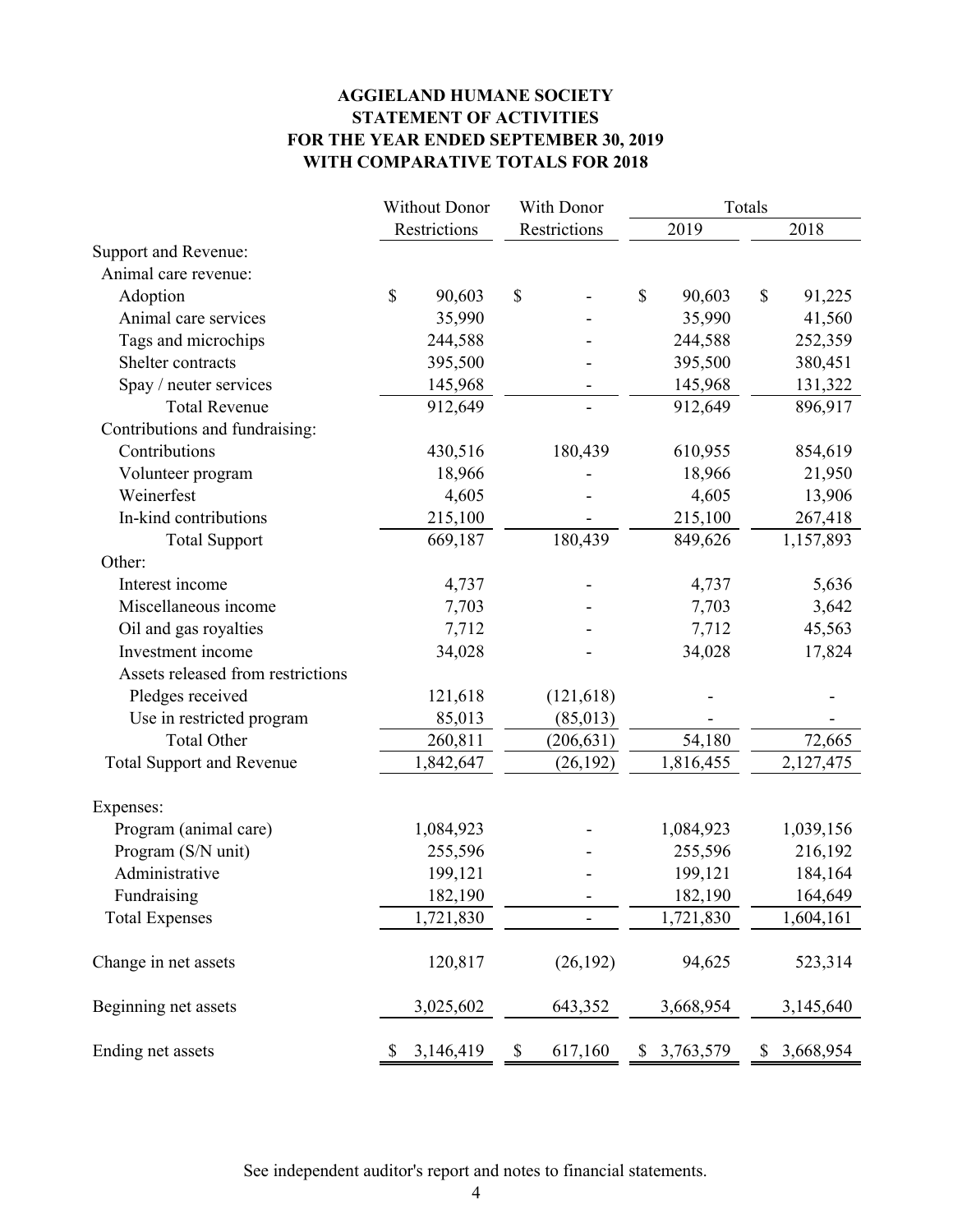#### **AGGIELAND HUMANE SOCIETY STATEMENT OF FUNCTIONAL EXPENSES FOR THE YEAR ENDED SEPTEMBER 30, 2019 WITH COMPARATIVE TOTALS FOR 2018**

|                         |                    |             | Program |          |                |    |             | Totals |           |    |           |
|-------------------------|--------------------|-------------|---------|----------|----------------|----|-------------|--------|-----------|----|-----------|
|                         |                    | Animal Care |         | S/N Unit | Administrative |    | Fundraising |        | 2019      |    | 2018      |
| Salaries                | $\mathbf{\hat{S}}$ | 469,156     | \$      | 167,170  | \$<br>95,449   | \$ | 63,633      | \$     | 795,408   | \$ | 680,880   |
| Payroll taxes           |                    | 34,914      |         | 12,714   | 7,144          |    | 4,763       |        | 59,535    |    | 50,270    |
| Payroll related items   |                    | 59,515      |         | 4,214    | 9,559          |    | 6,373       |        | 79,661    |    | 68,449    |
| Advertising             |                    | 128,302     |         |          |                |    | 32,075      |        | 160,377   |    | 173,037   |
| Veterinary services     |                    | 84,233      |         |          |                |    |             |        | 84,233    |    | 83,427    |
| Special events          |                    |             |         |          |                |    | 56,809      |        | 56,809    |    | 46,356    |
| Spay / neuter expenses  |                    | 19,515      |         | 51,319   |                |    |             |        | 70,834    |    | 99,175    |
| Kennel supplies         |                    | 84,871      |         |          |                |    |             |        | 84,871    |    | 85,625    |
| Technology              |                    | 11,040      |         |          | 8,832          |    | 2,208       |        | 22,080    |    | 28,665    |
| Depreciation            |                    | 35,649      |         | 20,179   | 18,609         |    |             |        | 74,437    |    | 69,931    |
| Insurance               |                    | 7,022       |         |          | 7,021          |    |             |        | 14,043    |    | 10,936    |
| Auto expense            |                    | 1,241       |         |          | 1,241          |    |             |        | 2,482     |    | 1,315     |
| Microchip               |                    | 17,069      |         |          |                |    |             |        | 17,069    |    | 13,874    |
| Travel and education    |                    | 17,102      |         |          |                |    |             |        | 17,102    |    | 9,519     |
| Repairs and maintenance |                    | 17,259      |         |          | 5,753          |    |             |        | 23,012    |    | 20,634    |
| Telephone and utilities |                    | 22,220      |         |          | 7,406          |    |             |        | 29,626    |    | 25,596    |
| Tags                    |                    | 48,480      |         |          |                |    |             |        | 48,480    |    | 52,817    |
| Bank charges            |                    |             |         |          | 4,451          |    | 4,452       |        | 8,903     |    | 8,350     |
| Office supplies         |                    | 15,836      |         |          | 11,876         |    | 11,877      |        | 39,589    |    | 42,252    |
| Professional fees       |                    |             |         |          | 21,780         |    |             |        | 21,780    |    | 24,732    |
| Volunteer expenses      |                    | 5,651       |         |          |                |    |             |        | 5,651     |    | 7,801     |
| Miscellaneous expenses  |                    | 5,848       |         |          |                |    |             |        | 5,848     |    | 520       |
| Total expenses          | \$                 | 1,084,923   |         | 255,596  | \$<br>199,121  | \$ | 182,190     | \$     | 1,721,830 | \$ | 1,604,161 |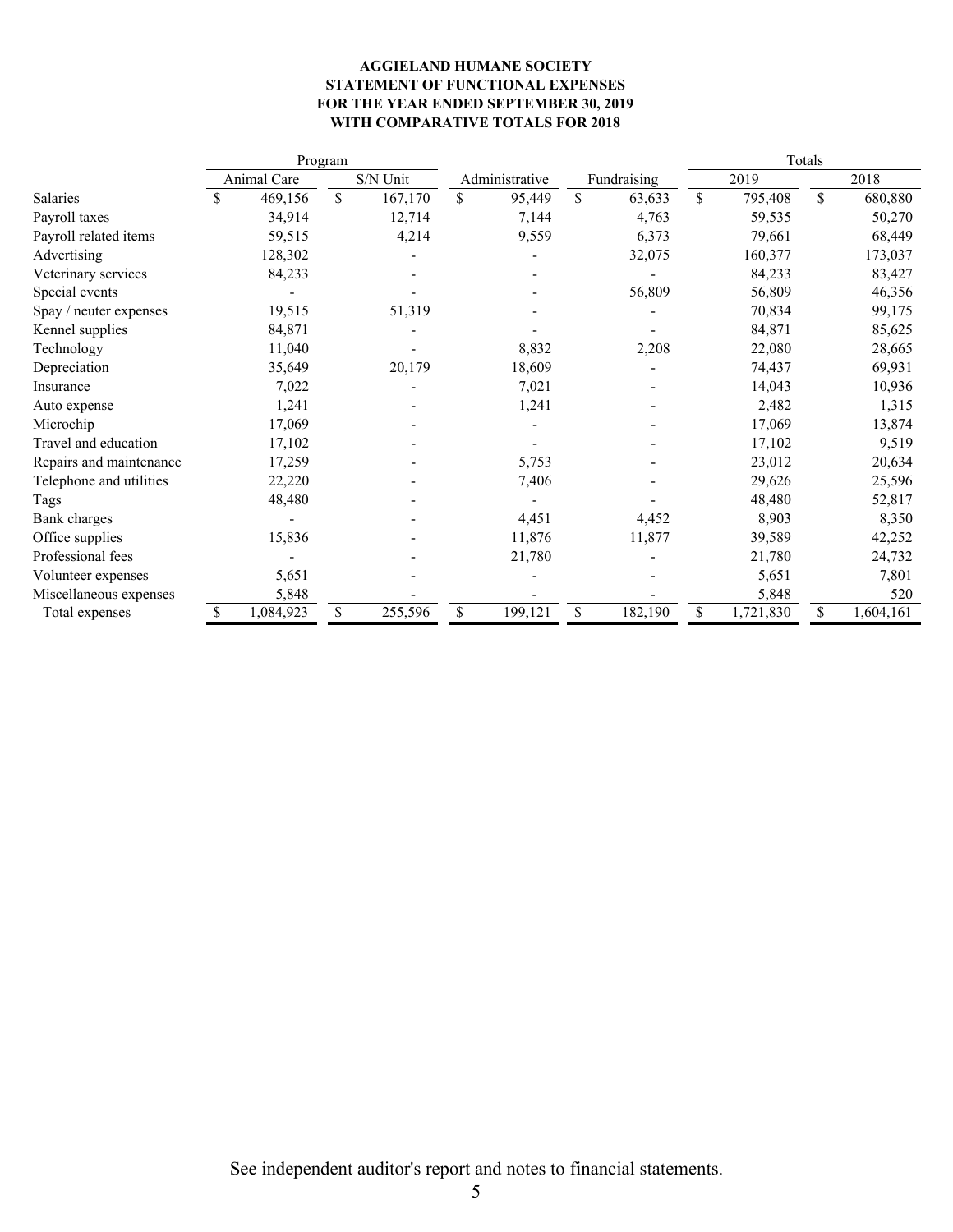## **AGGIELAND HUMANE SOCIETY STATEMENTS OF CASH FLOWS FOR THE YEARS ENDED SEPTEMBER 30, 2019 AND 2018**

## **Cash Flows from Operating Activities:**

|                                                     |              | 2019      | 2018         |            |
|-----------------------------------------------------|--------------|-----------|--------------|------------|
| Change in net assets                                | $\mathbb{S}$ | 94,625    | $\mathbb{S}$ | 523,314    |
| Adjustments to reconcile change in net assets to    |              |           |              |            |
| Net cash provided by operating activities:          |              |           |              |            |
| Depreciation                                        |              | 74,437    |              | 69,931     |
| (Gain)/loss on disposition                          |              |           |              | 498        |
| Change in operating assets and payables:            |              |           |              |            |
| Contributions receivable                            |              | 28,256    |              | (27, 811)  |
| Grants receivable                                   |              | (846)     |              | (20, 899)  |
| Pledges receivable                                  |              | 46,098    |              | (239, 444) |
| Prepaid expenses                                    |              | (1,602)   |              | (4, 450)   |
| Accounts payable                                    |              | 692       |              | 81         |
| Accrued expenses                                    |              | (3,750)   |              | 6,346      |
| Accrued expenses                                    |              | (11, 916) |              | 11,916     |
| Net cash provided by operating activities           |              | 225,994   |              | 319,482    |
| <b>Cash Flows from Investing Activities:</b>        |              |           |              |            |
| Purchase of property and equipment                  |              | (23,217)  |              | (89, 638)  |
| Net change investments                              |              | 506,329   |              | (265, 686) |
| Net cash provided by (used in) investing activities |              | 483,112   |              | (355, 324) |
| Change in cash                                      |              | 709,106   |              | (35, 842)  |
| Beginning cash                                      |              | 895,476   |              | 931,318    |
| Ending cash                                         | \$           | 1,604,582 | \$           | 895,476    |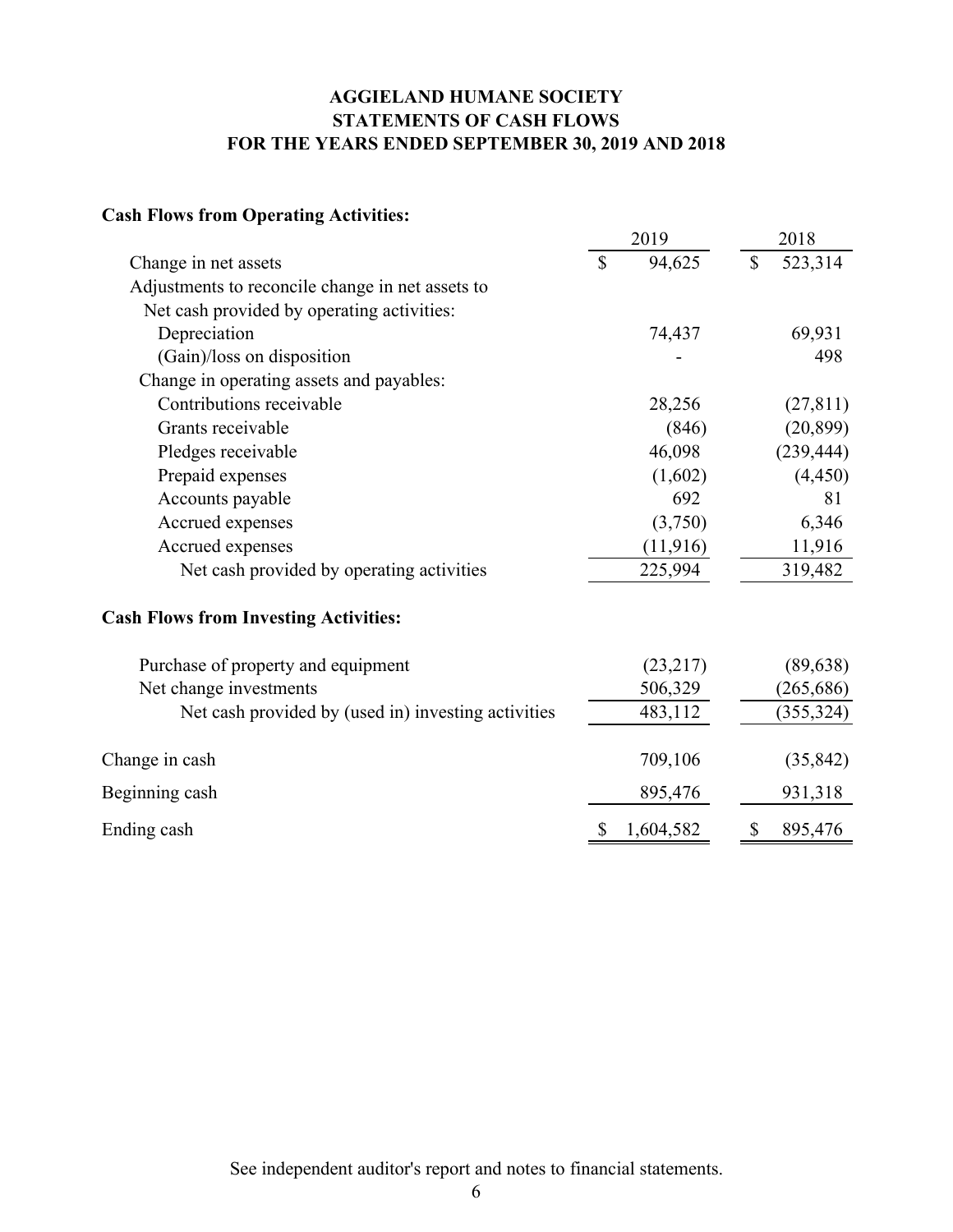## **Note 1 – Overview of Organization**

Aggieland Humane Society (the Humane Society or the Organization), formerly Brazos Animal Shelter, Inc., is a nonprofit corporation, chartered in the State of Texas on October 31, 1980. The Organization serves Brazos, Burleson, Grimes, Leon, Madison, Robertson and Washington counties. The Humane Society is supported by private donations, contracts with local governments, fundraising events, and fees for services. The Organization has no stockholders or equity owners and is governed by a board of directors made up of community volunteers.

The Humane Society provides humane care and placement for homeless and abandoned animals, promotes the human-animal bond and promotes responsible pet ownership to enhance the quality of life for the people and animals in our community.

#### **Note 2 – Summary of Significant Accounting Policies**

The Organization prepares its financial statements in accordance with generally accepted accounting principles promulgated in the United States of America (U.S. GAAP) for not-forprofit entities. The significant accounting and reporting policies used by the Organization are described subsequently to enhance the usefulness and understandability of the financial statements.

#### Net Assets

The financial statements report net assets and changes in net assets in two classes that are based upon the existence or absence of restrictions on use that are placed by its donors, as follows:

*Net Assets Without Donor Restrictions* - Net assets without donor restrictions are resources available to support operations. The only limits on the use of these net assets are the broad limits resulting from the nature of the organization, the environment in which it operates, the purposes specified in its corporate documents and its application for tax-exempt status, and any limits resulting from contractual agreements with creditors and others that are entered into in the course of its operations.

*Net Assets With Donor Restrictions* - Net assets with donor restrictions are resources that are restricted by a donor for use for a particular purpose or in a particular future period. Some donorimposed restrictions are temporary in nature, and the restriction will expire when the resources are used in accordance with the donor's instructions or when the stipulated time has passed. Other donor-imposed restrictions are perpetual in nature; the organization must continue to use the resources in accordance with the donor's instructions.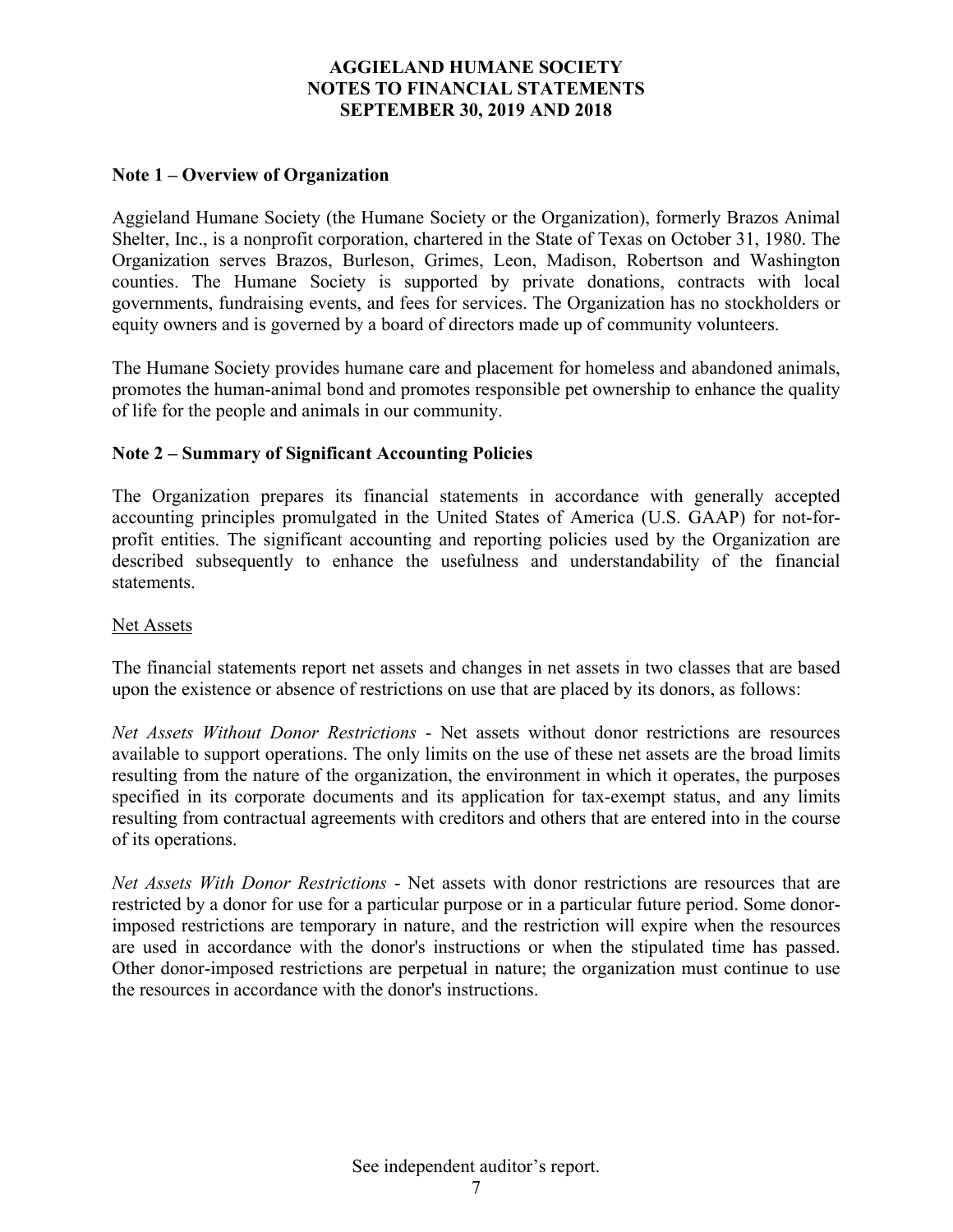## **Note 2 – Summary of Significant Accounting Policies (continued)**

When a donor's restriction is satisfied, either by using the resources in the manner specified by the donor or by the passage of time, the expiration of the restriction is reported in the financial statements by reclassifying the net assets from net assets with donor restrictions to net assets without donor restrictions. Net assets restricted for acquisition of buildings or equipment (or less commonly, the contribution of those assets directly) are reported as net assets with donor restrictions until the specified asset is placed in service by the organization, unless the donor provides more specific directions about the period of its use.

#### Use of estimates

The preparation of financial statements in conformity with generally accepted accounting principles includes the use of estimates that affect the financial statements. Accordingly, actual results could differ from those estimates.

#### Cash and cash equivalents

The Humane Society considers all highly liquid investments with a maturity of twelve months or less when purchased to be cash equivalents.

#### Fair value of financial instruments

The carrying amounts of cash equivalents, receivables, and accounts payable approximate fair value because of the short maturity of those instruments.

#### Fixed assets

Acquisitions of furniture and equipment in excess of \$1,000 are capitalized. Donated equipment is recorded at fair market value at the date of the donation. Purchased equipment is recorded at cost. Depreciation is provided over the estimated useful lives of the respective assets using the straight-line method.

#### Income tax status

The Humane Society is exempt from federal income tax under Section 501(c)(3) of the Internal Revenue Code. Accordingly, no provision for income tax has been made in the accompanying financial statements. In addition, the Humane Society qualifies for the charitable contribution deduction under Section 170(b)(1)(A) and has been classified as an organization other than a private foundation under Section 509(a)(2).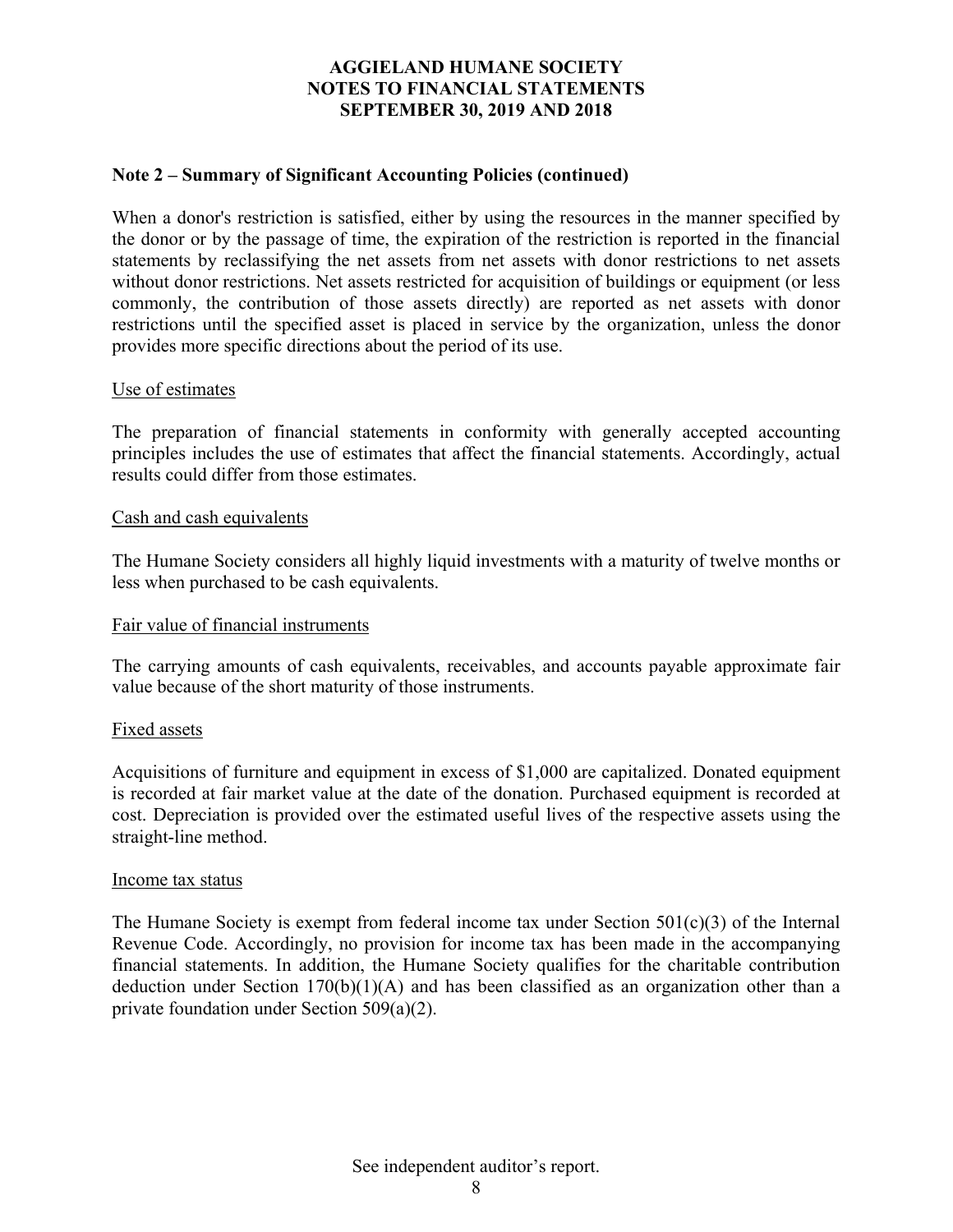## **Note 2 – Summary of Significant Accounting Policies (continued)**

### Contributions

Contributions, including unconditional promises to give, are recognized when received. All contributions are reported as increases in net assets without donor restrictions unless use of the contributed assets is specifically restricted by the donor. Amounts received that are restricted by the donor to use in future periods or for specific purposes are reported as increases in net assets with donor restrictions. Unconditional promises with payments due in future years have an implied restriction to be used in the year the payment is due, and therefore are reported as restricted until the payment is due, unless the contribution is clearly intended to support activities of the current fiscal year. Conditional promises, such as matching grants, are not recognized until they become unconditional, that is, until all conditions on which they depend are substantially met.

#### Expense Recognition and Allocation

The cost of providing the organization's programs and other activities is summarized on a functional basis in the statement of activities and statement of functional expenses. Expenses that can be identified with a specific program or support service are charged directly to that program or support service. Costs common to multiple functions have been allocated among the various functions benefited using a reasonable allocation method that is consistently applied, as follows:

- Salaries and wages, benefits, and payroll taxes are allocated based on estimates of time spent by key personnel.
- All other expenses that cannot be directly identified are allocated using management's estimated percentage of the portions related to either program or supporting activity.

Every three years, or more often when new space or programs are added, the bases on which costs are allocated are evaluated.

General and administrative expenses include those costs that are not directly identifiable with any specific program, but which provide for the overall support and direction of the organization.

#### Change in Accounting Principles

The organization implemented FASB ASU No. 2016-14 and has applied it retrospectively to all periods presented. The new standards change the following aspects of the financial statements:

- The temporarily restricted and permanently restricted net asset classes have been combined into a single net asset class called net assets with donor restrictions.
- The unrestricted net asset class has been renamed net assets without donor restrictions.
- The financial statements include a disclosure about liquidity and availability of resources (note 3)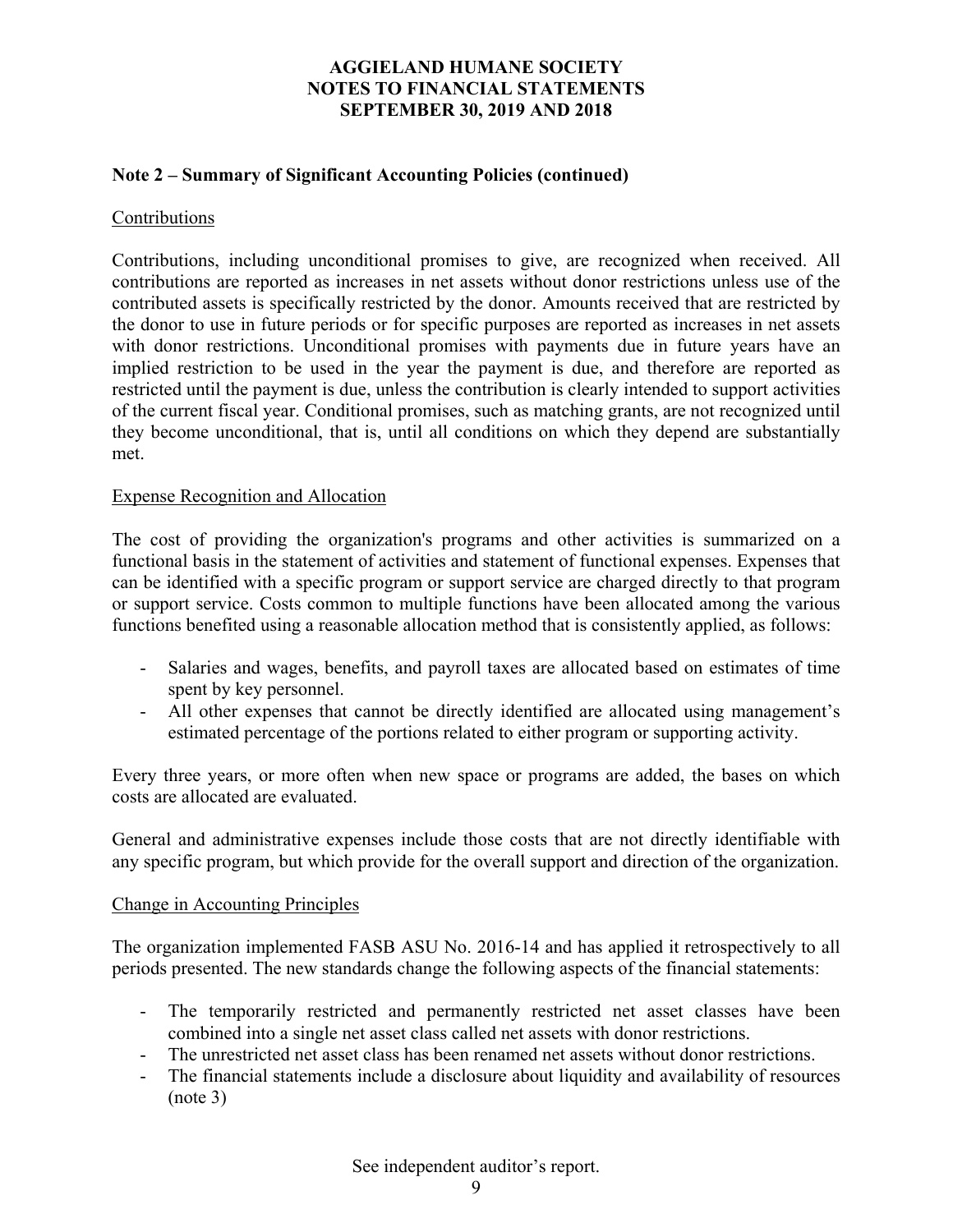## **Note 2 – Summary of Significant Accounting Policies (continued)**

The changes have the following effect on net assets at October 1, 2018:

| Net Asset Class                       | As Originally<br>Presented | After Adoption of<br>ASU 2016-14 |  |  |
|---------------------------------------|----------------------------|----------------------------------|--|--|
| Unrestricted net assets               | \$<br>3,025,602            | \$                               |  |  |
| Temporarily restricted net assets     | 643,352                    |                                  |  |  |
| Permanently restricted net assets     |                            |                                  |  |  |
| Net assets without donor restrictions |                            | 3,025,602                        |  |  |
| Net assets with donor restrictions    |                            | 643,352                          |  |  |
| Total net assets                      | 3,668,954                  | 3,668,954                        |  |  |
|                                       |                            |                                  |  |  |

## **Note 3 – Liquidity and Availability**

The following reflects Aggieland Humane Society's financial assets as of September 30, 2019, reduced by amounts not available for general use because of contractual or donor-imposed restrictions within one year of the statement of financial position date.

| Cash and cash equivalents                                     | S. | 1,604,582 |
|---------------------------------------------------------------|----|-----------|
| Receivables                                                   |    | 574,334   |
| Short-term investments                                        |    | 338,796   |
| Less financial assets held to meet donor imposed restrictions |    | (617,160) |
| Amount available for general expenditures within one year     |    | 1,900,552 |

As part of the Humane Society's liquidity management, it invests excess cash in certificates of deposit or mutual funds.

## **Note 4 – Restrictions on Net Assets**

Donor-restricted net assets consist of the following purpose and time restrictions:

|                                       | 2019      | 2018      |
|---------------------------------------|-----------|-----------|
| TNR program (purpose restriction)     | 90,206    | 70,300    |
| Pledges receivable (time restriction) | 526,954   | 573,052   |
|                                       | \$617,160 | \$643,352 |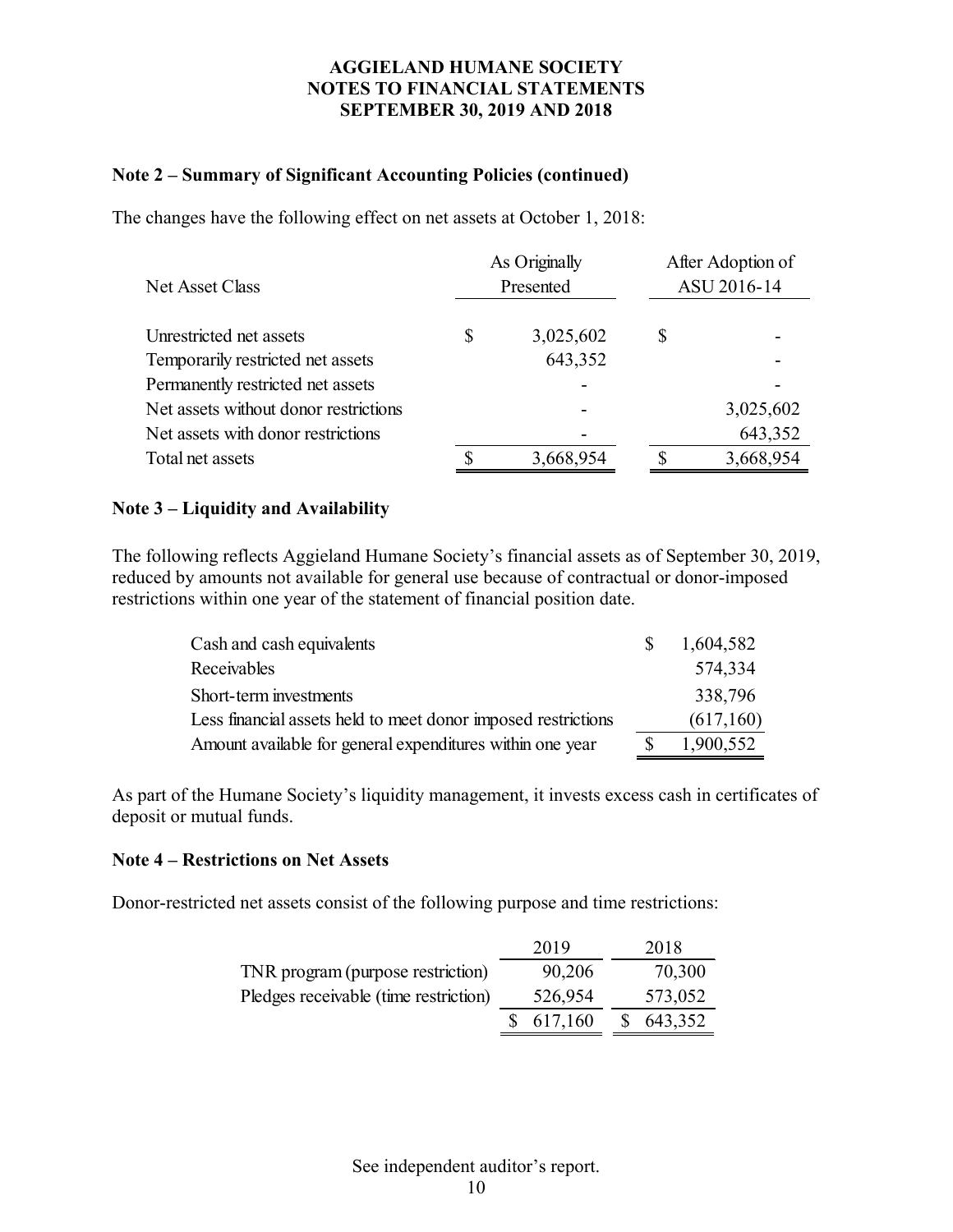## **Note 5 – Donated Services and Support**

The Society received donated services from numerous volunteers performing non-professional functions. The value of these services is not reflected in the accompanying financial statements because the services (a) do not create or enhance nonfinancial assets or (b) do not require specialized skills that would otherwise be purchased by the Society. However, the value of these services for the years ended September 30, 2019 and 2018 is estimated to be approximately \$84,270 and \$87,400 based on total volunteer hours of 8,427 and 8,740, respectively, at an average hourly rate of \$10.

The value of donated services and materials included as contributions and corresponding expenses for the years ended September 30, 2019 and 2018 are as follows:

|                          | 2019         | 2018    |
|--------------------------|--------------|---------|
| Special events           | \$<br>10,500 | 12,500  |
| Vet services             | 34,150       | 45,500  |
| Spay/neuter discounts    | 14,542       | 33,630  |
| Advertising              | 140,489      | 156,688 |
| Kennel food and supplies | 15,419       | 19,100  |
|                          | 215,100      | 267,418 |

## **Note 6 – Property and Equipment**

Property and equipment at September 30, 2019 and 2018 consisted of the following:

|                                | 2019         | 2018         |
|--------------------------------|--------------|--------------|
| Land                           | 182,787<br>S | 182,787<br>S |
| Buildings and improvements     | 1,094,088    | 1,070,871    |
| Spay / neuter unit             | 201,789      | 201,789      |
| Kennels and equipment          | 74,309       | 88,424       |
| Vehicles                       | 47,654       | 47,654       |
|                                | 1,600,627    | 1,591,525    |
| Less: accumulated depreciation | (347, 388)   | (287,066)    |
| Net property and equipment     | \$1,253,239  | \$1,304,459  |

## **Note 7 – Investments**

Short-term investments consist of certificates of deposit and exchange-traded mutual funds. The fair value of investments is estimated based on quoted market prices as of the last trading day for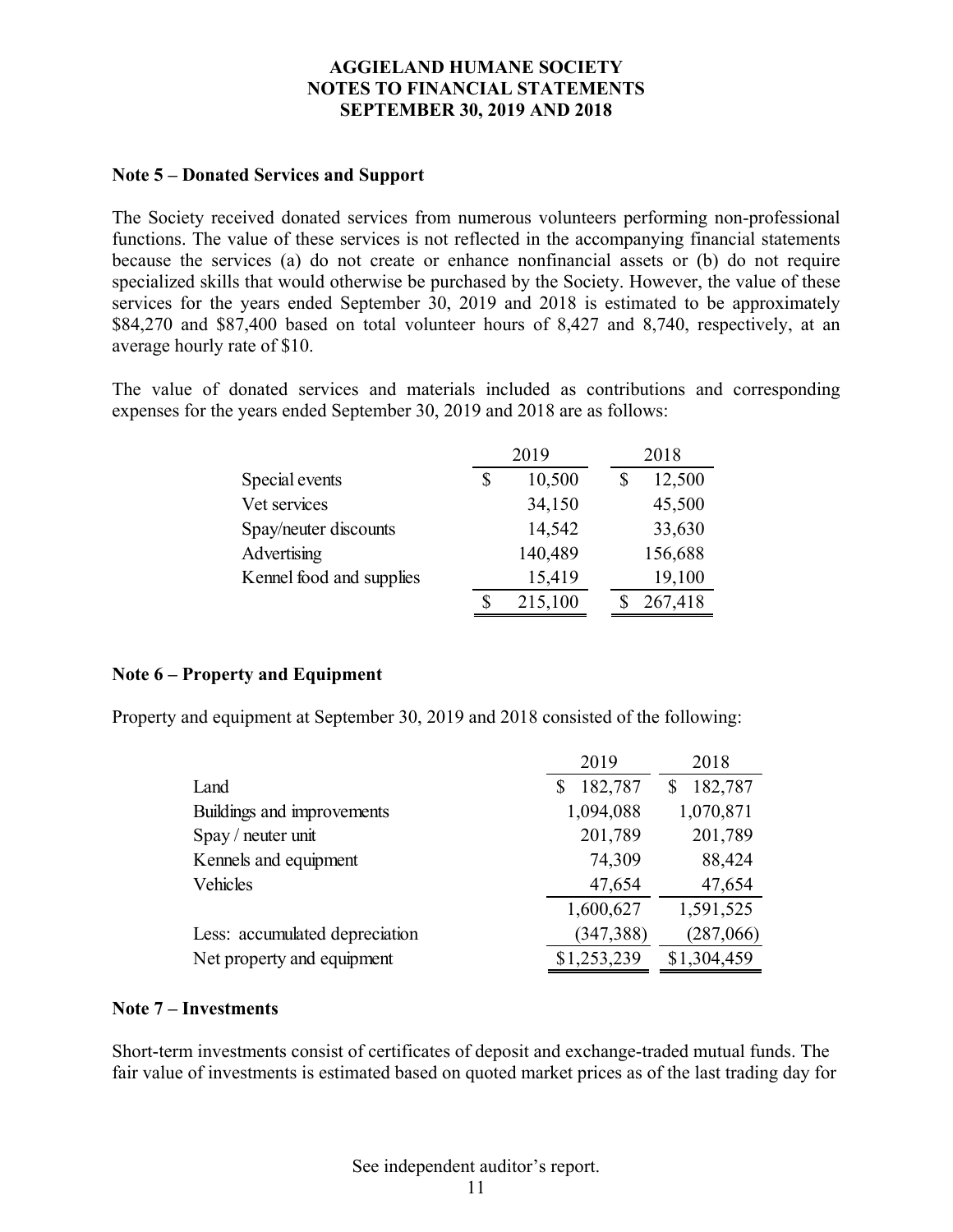#### **Note 7 – Investments (continued)**

the Humane Society's fiscal years. The fair values at September 30, 2019 and 2018 are as follows:

|                         |    | 2019    |  | 2018      |
|-------------------------|----|---------|--|-----------|
|                         |    |         |  |           |
| Mutual funds            | -S | 238,577 |  | \$225,847 |
| Certificates of deposit |    | 100,219 |  | 619,278   |
|                         |    | 338,796 |  | 845,125   |

Investment return for the years ended September 30, 2019 and 2018 is summarized as follows:

|                   | 2019 |        |  | 2018   |
|-------------------|------|--------|--|--------|
| Interest income   |      | 4.737  |  | 5,636  |
| Investment income |      | 34,028 |  | 17,824 |
|                   |      | 38,765 |  | 23,460 |

FASC 820-10-65, *Fair Value Measurements and Disclosures*, establishes a fair value hierarchy that prioritizes the inputs to valuation techniques used to measure fair value. This hierarchy consists of three broad levels: Level 1 inputs consist of unadjusted quoted market prices in active markets for identical assets and have the highest priority, and Level 3 inputs have the lowest priority. The Humane Society uses appropriate valuation techniques based on the available inputs to measure the fair value of its investments. When available, the Humane Society measures fair value using Level 1 inputs because they generally provide the most reliable evidence of fair value. No Level 2 inputs were available, and Level 3 inputs were only used when Level 1 or Level 2 inputs were not available.

Level 1 – The fair value of securities and other investment instruments is based on quoted net asset values of the shares held at year end.

|             | 2019 |         | 2018      |  |
|-------------|------|---------|-----------|--|
| Level $1$ : |      |         |           |  |
| Investments |      | 338,796 | \$845,125 |  |
|             |      | 338,796 | \$845,125 |  |